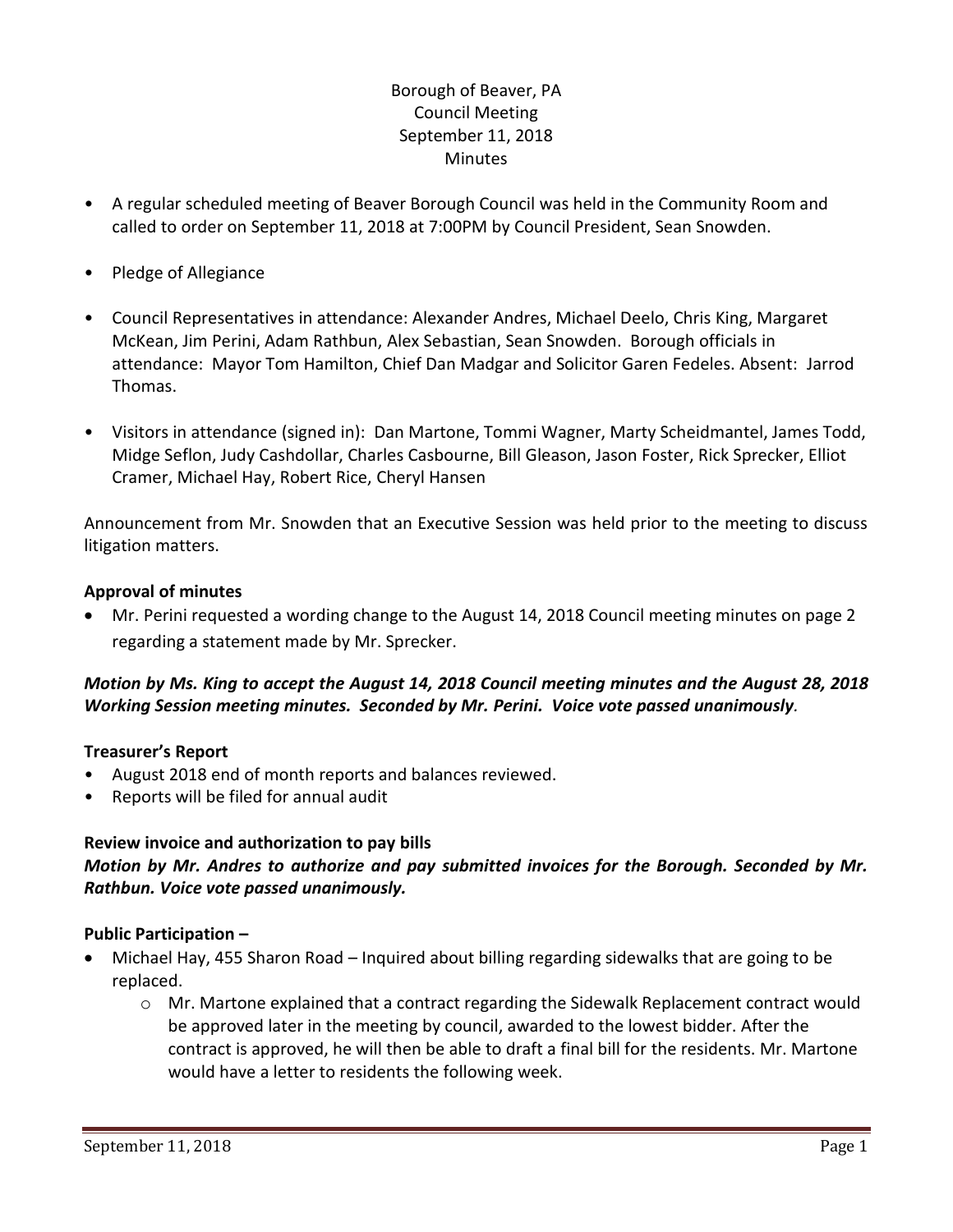- Deborah Niehenke, 680 Canal Street (Not signed in) Discussed safety issues of sidewalks on main street; raised bricks, slipping etc.
	- o Mr. Snowden thanked Ms. Niehenke for bringing this issue to the Council's attention and apologized that she has fallen in the past. Mr. Snowden also assured Ms. Niehenke that the borough has begun to inspect and repair the sidewalks on the main street.
	- o Chief Madgar explained that the bricks are moving due to the amount of rain and moisture the town has had recently. The borough should have the main street finished by that weekend.

# **Reports – Commissions / Authorities**

# **Council of Governments (COG) –** Reported by Mr. Andres

• August 9, 2018 report enclosed in council packet

# **Business District Authority - Inactive**

# **Civil Service Commission –** Reported by Ms. Sefton

- August 14, 2018 meeting minutes enclosed in council packet.
- Ms. Sefton discussed that at their previous meeting, August 27, 2018 they had certified their list down to three candidates. That list will expire after one year.
- Ms. Sefton introduced and recognized the other members of the Civil Service Commission: Jason Foster, Marty Schiedmantel and James Todd.

# **Zoning Hearing Board (ZHB) –** Reported by Mr. Martone

• Zoning Hearing Board is scheduled to meet on September 27, 2018 at 8:00PM. The meeting is convened to hear a request from the First Methodist Church for an interpretation and possible variance regarding a planned day care use at the First Methodist Church located at 345 College Avenue in the RC-2 zoning district. The Zoning Hearing Board will determine if the use is permitted and/or will determine if a variance should be granted.

# **Planning Commission –** Reported by Mr. Martone

- August 20, 2018 meeting minutes enclosed in council packet
- Mr. Deelo asked for details regarding the Shaw Park Pavilion budget described in the minutes.
	- Mr. Martone explained that the procedure would be similar to the process for Quay Square.
	- Mr. Snowden suggested adding \$10,000 to the borough budget to cover consultant and development expenses
	- Public meetings would be held to discuss the plan and would ultimately be presented to Council.

# **Tree Commission –** No report

# **Code Enforcement Officer Report –** Reported by Mr. Sprecker

- August 2018 report enclosed in council packet
- Mr. Rathbun asked for and update on the home located at 4<sup>th</sup> and Dravo.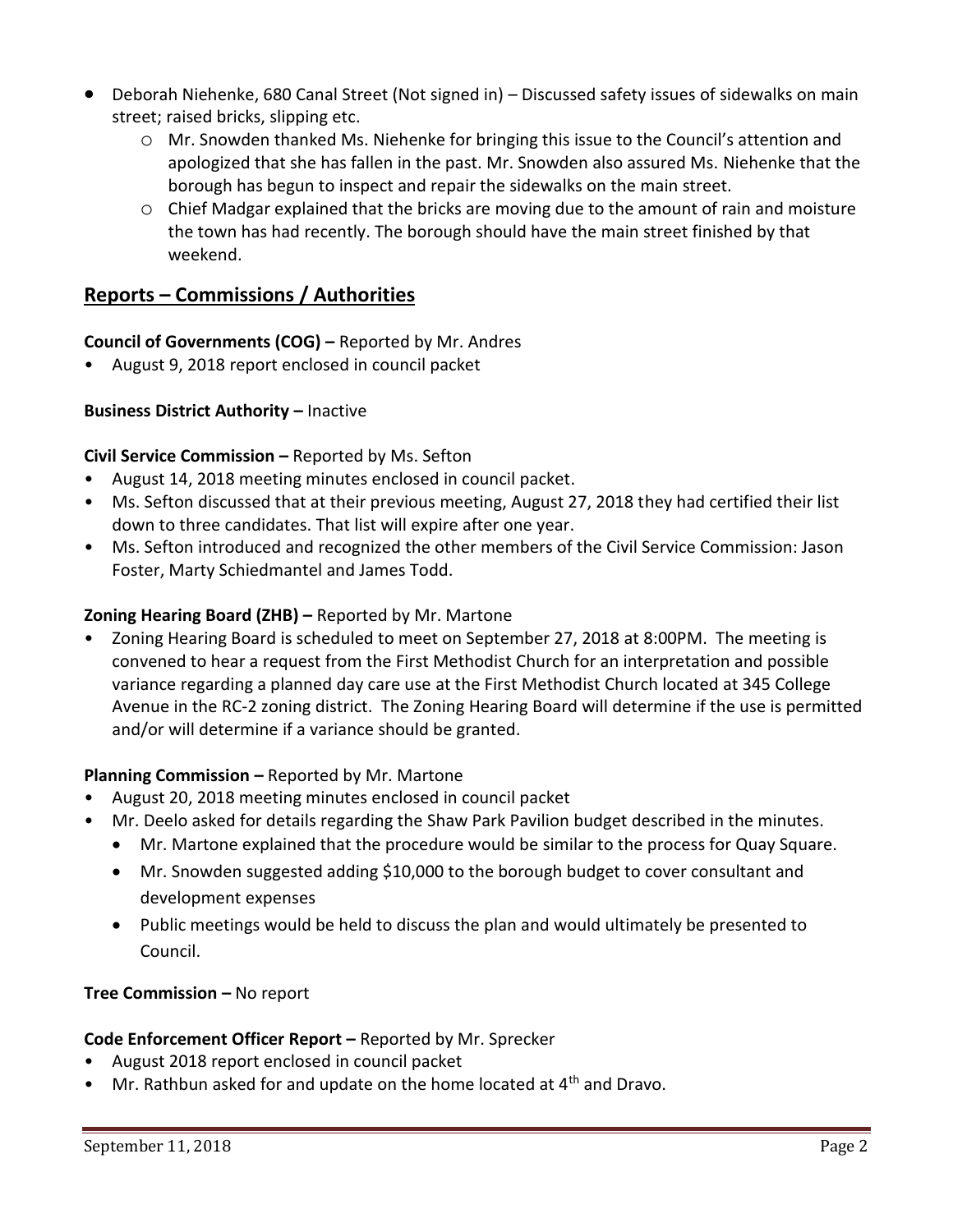- Mr. Sprecker stated the homeowner is complying with correcting violations issued by the borough
- Mr. Sebastian asked what steps the borough needs to take to decide whether the house needs condemned.
	- $\circ$  Solicitor Fedeles Either the borough would need permission to enter the home by the owner or by a court order to inspect

# **Historic Architectural Review Board (HARB) –** Reported by Mr. Rice

• Mr. Rice – HARB will review a draft of Historic Preservation Guidelines at the Borough Community Room, Tuesday, September 18, 2018 at 7:00PM.

### **Municipal Authority –** Reported by Mr. Deelo

• August 15, 2018 meeting minutes enclosed in council packet.

# **Council Committee Reports**

#### **Public Safety/Code Enforcement –** No report

**Finance** – No report

**Highway –** No report

#### **General Government** – Reported by Mr. Andres

Encouraged members of council to complete a 5 year budget plan to prepare for future projects

#### **Code Enforcement** – No report

 Draft Ordinance establishing regulations for Street Performances in Beaver Borough enclosed in council packet

#### **Recreation –** Reported by Ms. King

• Beaver Tales storytelling event, sponsored by the Beaver Area Heritage Foundation will be held at the Gazebo on September  $21^{st}$  at 7pm.

# **Reports**

# **Manager's/Police Report –** Reported by Chief Madgar

- Reviewed the August 2018 Managers report enclosed in council packet
- PennDot letter dated August 31, 2018 regarding RT 68 (Third Street) between Dravo Avenue and Buffalo Street request for Speed Limit Study and Safety Review enclosed in council packet
- Introduced Eric Blinn as their top candidate for the Police Department
- HVAC for the Borough Building and the roof for the Fire Department are needed
- TurnKey Will be working with this company that locates taxes we are missing
- Beaver Super Market Back parking lot is flooding. Mr. Martone looked at the location and gave the owner, Mr. Ondrusek, some suggestions on how to correct the situation. Mr. Martone will also reach out to Mr. Ondrusek's engineer to discuss his suggestions.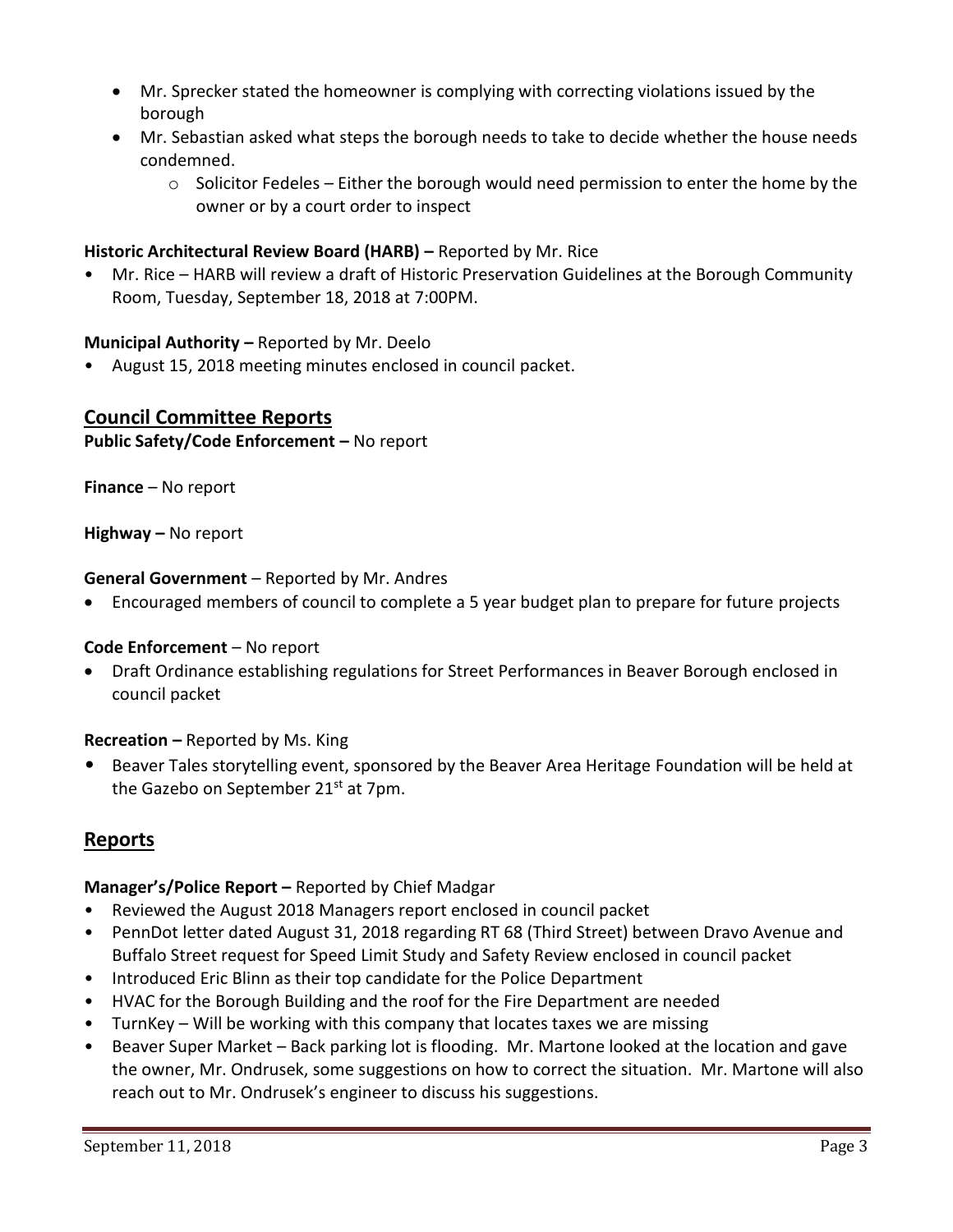- $\circ$  Solicitor Fedeles Private property. Legally, does not seem as though there is anything the Borough can do at this point.
- Discussed the possible First National Bank loan of \$200,000 will discuss further at the Work Session

# **President's Report –** Reported by Sean Snowden

- Proposed Memorial dimensions enclosed in council packet
	- $\circ$  Will be within the dimensions of the existing Vietnam (30' x 60') and Korean (35' x 60') Memorials. Debbie Hindman asked to contact the organization and let them know they can move forward with the memorial design. Once the blueprints are ready, request they forward to council for their review. Once reviewed, the location will be decided upon.
- Santicola, Steele & Fedeles response letter dated August 31, 2018 to Mr. Paul Leutgeb enclosed in council packet

# **Mayor Hamilton –**

 Received information from an additional internet provider, requesting this information be added to the website for residents

# **Fire Department** – Reported by Mr. Perini

Discussed the roof leak at the fire department

# **Emergency Management Coordinator – No report**

# **Borough Engineer –**

 August 2018 Borough Engineer and mid-July 2018 through August 13, 2018 Beaver Municipal Authority Engineer monthly reports enclosed in council packet.

# **Solicitor Report –** Reported by Solicitor Fedeles

• A Street Performance ordinance has been drafted for review at the next Work Session meeting.

# **Old Business**

# **Motion – Appointment of Police Officer**

*Motion by Mr. Sebastian that Beaver Borough Council authorize the President of Council to sign the Appointment of Police Officer on behalf of the borough, offering fulltime employment to Eric Blinn effective September 16, 2018. Seconded by Mr. Rathbun. Voice vote passed unanimously.* 

# **Motion – Revision to Zoning Ordinance**

*Motion by Mr. Sebastian that Beaver Borough Council approve the amendment to the Beaver Borough Zoning Ordinance after the review by the Beaver Borough Planning Commission, Beaver County Planning Commission and hearing pursuant to public notice. The Beaver Borough Zoning Ordinance is hereby amending Chapter 27 particularly; Part 4: R-1 Low Density Residential District, Part 5: R-2 Medium High Density Residential District, Part 6: Public District. Seconded by Mr. Deelo. Voice vote passed unanimously.*